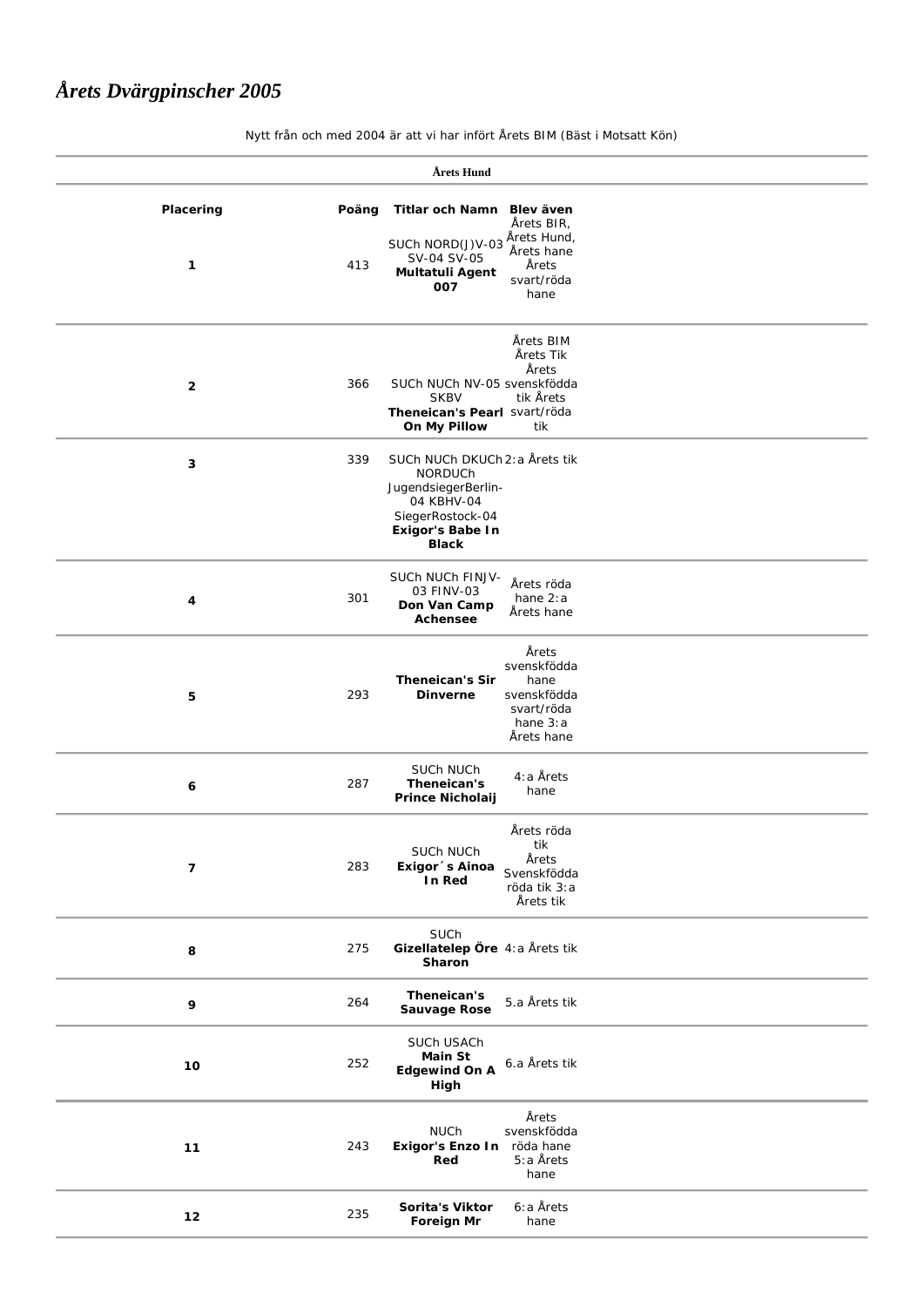| 13 | 219 | <b>Camalis Kiwi Just</b><br>So Sweet                                                                                |
|----|-----|---------------------------------------------------------------------------------------------------------------------|
| 14 | 211 | <b>Ronelkas Beata</b>                                                                                               |
| 15 | 204 | Exigor's Lex In<br>Red                                                                                              |
| 16 | 201 | SUCh<br>Exigor's<br>Apalachee In Red                                                                                |
| 17 | 195 | <b>ISUCH FINUCH</b><br>NUCh NORDUCh<br>NORDJV-03<br>Theneican's My<br>Northern Star                                 |
| 18 | 191 | SUCh<br><b>Ronelkas Athos</b>                                                                                       |
| 19 | 154 | SUCh<br><b>Little Kings Spirit</b><br>V Soritas                                                                     |
| 20 | 134 | <b>INTUCH NUCH</b><br>DKUCh SUCh<br>NORDUCh SV-03<br>NV-04 KBV<br><b>Exigor's Xclusive</b><br>Xena                  |
| 21 | 131 | <b>Theneican's Jinx</b>                                                                                             |
| 22 | 121 | Exigor's<br><b>Guinness In</b><br><b>Black</b>                                                                      |
| 23 | 108 | Theneican's<br>Undicie                                                                                              |
| 24 | 104 | <b>INTUCH SUCH</b><br>NUCh FINUCh<br>NORDUCh SV-02<br><b>NV-04</b><br>Theneican's Ze<br>Sioux A <sup>o</sup> quebec |
| 25 | 102 | Exigor 's Red<br>Robin                                                                                              |
| 26 | 80  | <b>INTUCH SUCH</b><br>NUCh DKUCh<br>FINUCh NORDUCh<br><b>Exigor's Macho</b><br>Manolito                             |
| 27 | 76  | Svch<br>Theneican's<br>Xerinya                                                                                      |
| 28 | 73  | <b>Blanco Pirata</b><br>Esmeralda                                                                                   |
| 29 | 68  | Exigor's Julita In<br>Red                                                                                           |
| 30 | 66  | <b>Camalis Little</b><br><b>Prince Charming</b>                                                                     |
| 31 | 62  | Camalis<br>Handsome Little<br>Pepsi                                                                                 |
| 32 | 62  | <b>SUCh</b><br><b>Exigor's Wanessa</b><br>Winner                                                                    |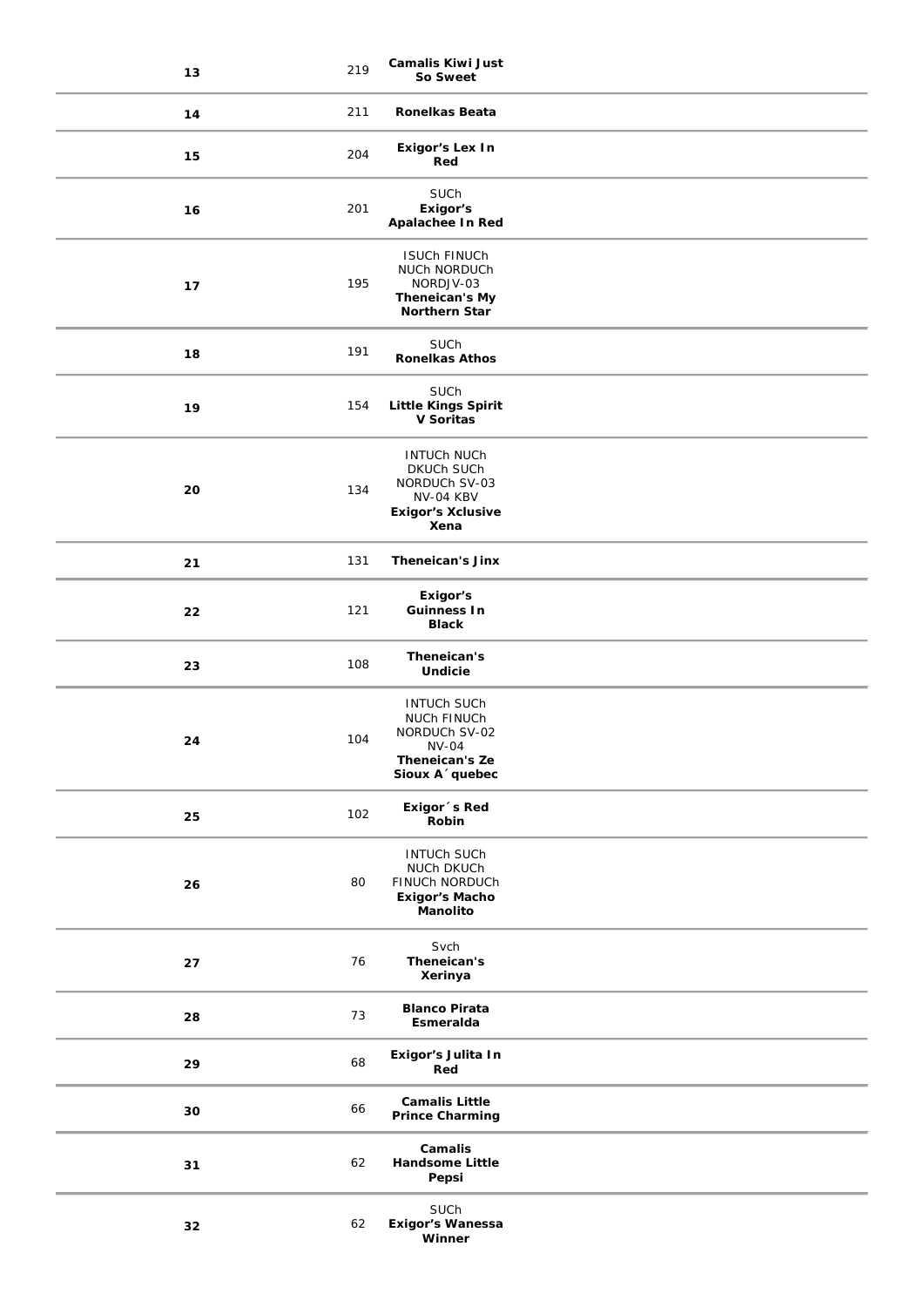| 33               | 58           | <b>Theneican's Very</b><br>Worthy                                  |                                                      |             |
|------------------|--------------|--------------------------------------------------------------------|------------------------------------------------------|-------------|
| 34               | 50           | Exigor's Vanilla<br>Vouge                                          |                                                      |             |
| 35               | 49           | NUCh DKUCh<br><b>Exigor's Top</b><br>Treasure                      |                                                      |             |
| 36               | 48           | Exigor 's Jewel<br>In Red                                          |                                                      |             |
| 37               | 42           | Exigor's Nadja In<br>Red                                           |                                                      |             |
| 38               | 41           | <b>NUCh</b><br>Exigor <sup>s</sup><br>Kleopatra In<br><b>Black</b> |                                                      |             |
| 39               | 40           | <b>Little Kings</b><br>Harum Scarum                                |                                                      |             |
| 40               | 36           | Theneican's<br>Yngve Du Vivier                                     |                                                      |             |
| 41               | 35           | Exigor's Indra In<br><b>Black</b>                                  |                                                      |             |
| 42               | 35           | Piri Piri'z Aiza<br>Amore                                          |                                                      |             |
| 43               |              | Exigor's<br>Hertiginnan-<br>Hanna                                  |                                                      |             |
| 44               |              | Pint-Unicum<br>Karina                                              |                                                      |             |
|                  |              |                                                                    |                                                      |             |
|                  |              | Årets Valp                                                         |                                                      |             |
| Placering        |              | Titlar och Namn Blev även                                          |                                                      | <b>Bild</b> |
| 1                | Poäng<br>266 | Theneican <sup>s</sup><br><b>Artic Star</b>                        | Årets Valp<br>Årets tikvalp<br>Årets röda<br>tikvalp |             |
| $\overline{2}$   | 223          | Geordani <sup>s</sup><br><b>Incredible Son Of</b><br><b>Big</b>    | Årets<br>hanvalp<br>Årets<br>svart/röda<br>hanvalp   |             |
| 3                | 201          | Exigor <sup>s</sup><br>O'Princess In<br>Red                        |                                                      |             |
| 4                | 179          | Geordani <sup>s</sup><br><b>Iccarus Son Of</b><br>Big              | Årets röda<br>hanvalp                                |             |
| 5                | 175          | Stjärnflockens<br><b>Nike</b>                                      |                                                      |             |
| 6                | 159          | Geordani <sup>s</sup><br>Kozmoz                                    |                                                      |             |
| $\boldsymbol{7}$ | 145          | <b>Bellocean's Art</b><br>In Adrienne                              |                                                      |             |
| 8                | 135          | Exigor <sup>s</sup><br>Pinchilla In Red                            |                                                      |             |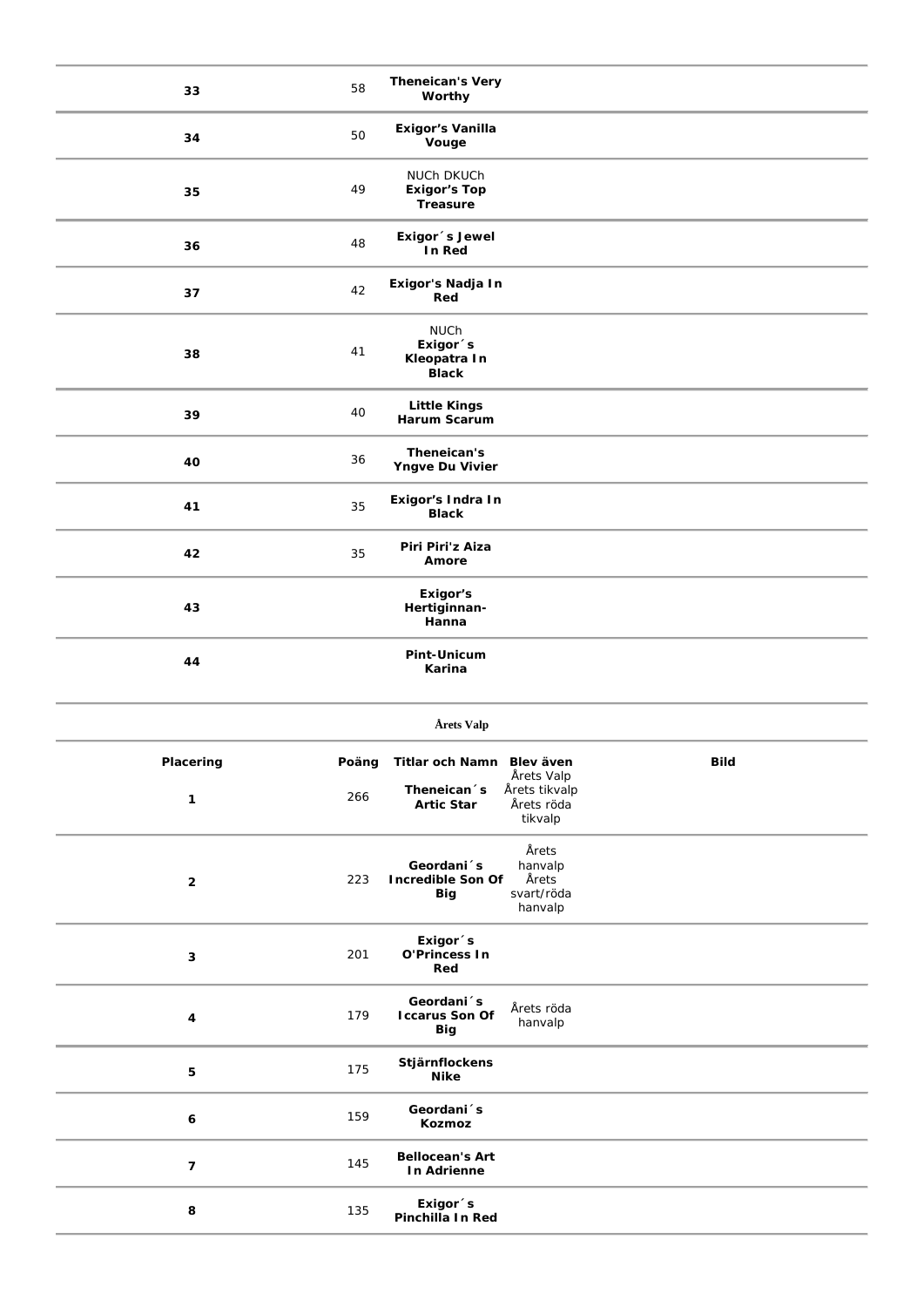| 9                       | 126   | Bellocean's<br><b>Admirable Arnold</b>          |                                           |
|-------------------------|-------|-------------------------------------------------|-------------------------------------------|
| 10                      | 122   | <b>Exigor's Prinz In</b><br>Red                 |                                           |
| 11                      | 102   | Stjärnflockens<br>Afrodite                      |                                           |
| 12                      | 98    | <b>Ronelkas Cindy</b>                           | Årets<br>svart/röda<br>tikvalp            |
| 13                      | 96    | Piri Piri ´z Blaze<br><b>Bounty</b>             |                                           |
| 14                      | 88    | Exigor's Nadja In<br>Red                        |                                           |
| 15                      | 80    | <b>Bellocean's</b><br>Astounding<br>Aragon      |                                           |
| 16                      | 71    | <b>Ronelkas Cosmos</b>                          |                                           |
| 17                      | 63    | Exigor 's Merely<br><b>Malice In Red</b>        |                                           |
| 18                      | 38    | Piri Piri'z Bizzy<br><b>Benellie</b>            |                                           |
|                         |       | Årets Junior                                    |                                           |
| Placering               | Poäng | Titlar och Namn Blev även                       |                                           |
| 1                       | 168   | Exigor 's Lex In juniorhane<br>Red              | Årets Junior,<br>& röda<br>juniorhane     |
| $\mathbf{2}$            | 74    | <b>Blanco Pirata</b><br>Esmeralda               | Årets<br>Juniortik &<br>röda<br>juniortik |
| $\mathbf{2}$            | 74    | Camalis Kiwi Just Juniortik &<br>So Sweet       | Årets<br>röda<br>juniortik                |
| 4                       | 51    | Exigor 's Julita In<br>Red                      |                                           |
| 5                       | 43    | Theneican's<br><b>Undici</b>                    |                                           |
| 6                       | 40    | <b>Blue-Star Nemo</b>                           | Årets<br>svart/röda<br>Juniorhane         |
| $\overline{\mathbf{z}}$ | 22    | Exigor's Nadja In<br>Red                        |                                           |
| 8                       | 20    | Exigor 's Jewel<br>In Red                       |                                           |
|                         |       | Årets Veteran                                   |                                           |
| Placering               | Poäng | Namn och Titlar<br><b>NORDUCH KBHV-</b>         | Blev även<br>Årets                        |
| $\mathbf{1}$            | 121   | 96 NORDV-99<br>Made In Spain<br>Gestion<br>SUCh | Veteran<br>Årets<br>veterantik            |
| $\overline{2}$          | 56    |                                                 |                                           |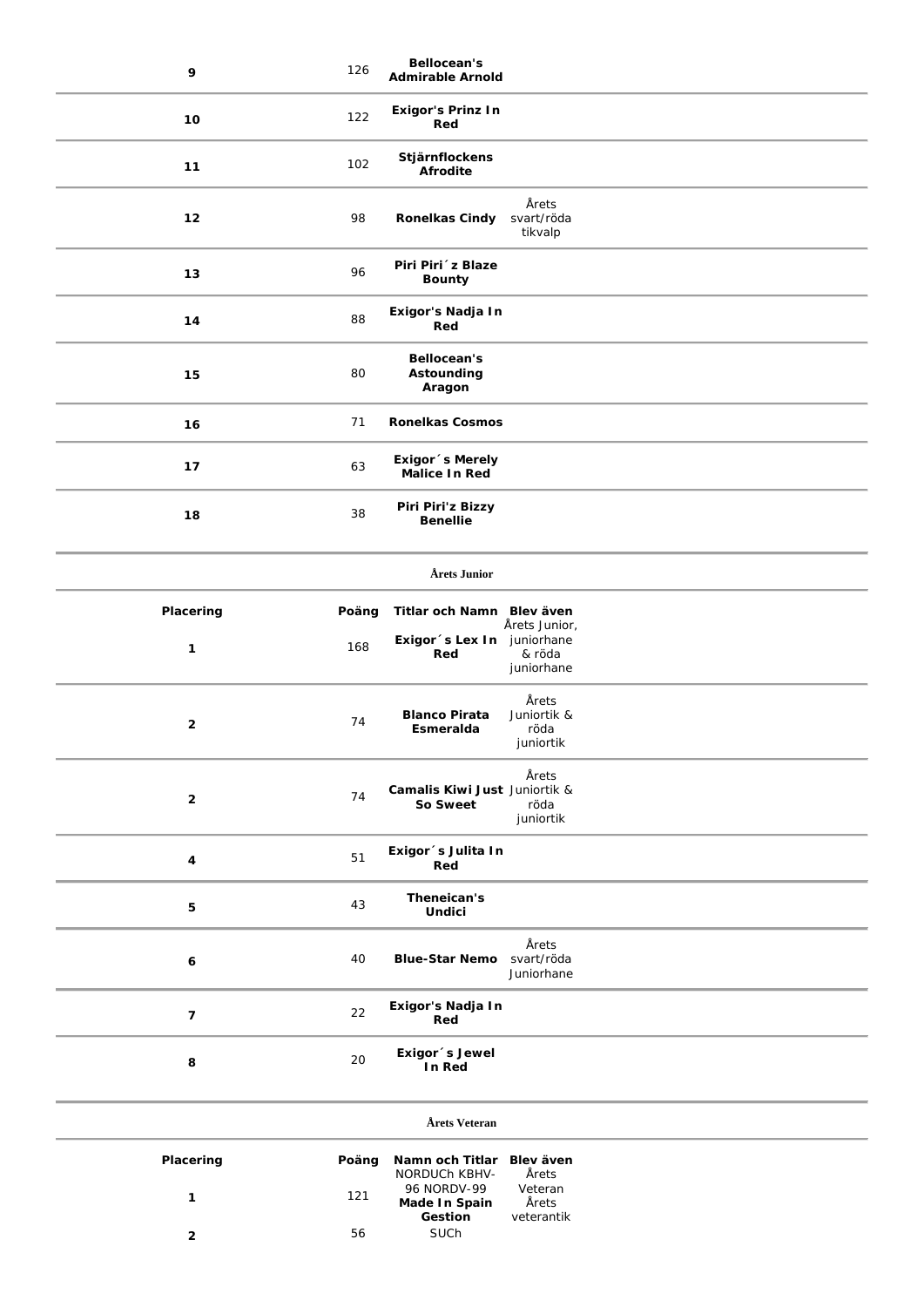| 3                | 21    | Sorita's Evita<br><b>Expensive Hobby</b><br>SUCh NUCh DKUCh<br>NORDUCh<br>Sorita's Annie<br><b>American Angel</b>                            |                     |  |
|------------------|-------|----------------------------------------------------------------------------------------------------------------------------------------------|---------------------|--|
|                  |       | Årets Uppfödare                                                                                                                              |                     |  |
| Placering        |       | Poäng                                                                                                                                        | Kennel              |  |
| $\mathbf{1}$     |       | 2137                                                                                                                                         | Exigor 's kennel    |  |
| $\overline{2}$   |       | 1918                                                                                                                                         | Theneican 's kennel |  |
| 3                |       | 402                                                                                                                                          | Ronelkas kennel     |  |
| 4                |       | 347                                                                                                                                          | Camalis kennel      |  |
| 5                |       | 40                                                                                                                                           | Little Kings kennel |  |
| 6                |       | 38                                                                                                                                           | Piri Piri'z kennel  |  |
|                  |       | Årets Avelshane                                                                                                                              |                     |  |
| Placering        | Poäng | <b>Titlar och Namn</b>                                                                                                                       | <b>Bild</b>         |  |
| $\mathbf{1}$     | 1210  | SUCH NORDV-03<br><b>Malagris Tsar</b><br><b>Tsaveritch</b>                                                                                   |                     |  |
| $\overline{2}$   | 434   | INT, S, N, DK,<br>NORDUCh DE<br><b>VDHCh</b><br>ISPU(J)Sieger-00<br>SigerBerlin-01<br>NORDV-02 KBSg<br>KORAD Exigor 's<br><b>Last Legend</b> |                     |  |
| 3                | 211   | Sorita's Orion<br><b>Somebody Loves</b><br>Me                                                                                                |                     |  |
| $\boldsymbol{4}$ | 204   | <b>INTUCH SUCH</b><br>NUCh DKUCh<br>FINUCh NORDUCh<br><b>Exigor's Macho</b><br><b>Manolito</b>                                               |                     |  |
| 5                | 195   | SUCh<br>Theneican's<br>Denzo                                                                                                                 |                     |  |
| 6                | 191   | SUCh NUCh DKUCh<br>NORDUCh<br>SiegerRostock-04<br>SKBV KBSg KORAD<br><b>Exigor's Quick</b><br>Quando                                         |                     |  |
| $\overline{7}$   | 134   | <b>Exigor's Super</b><br>Swede                                                                                                               |                     |  |
| 8                | 131   | SUCh NUCh DKUCh<br>NORDUCh<br>SiegerRostock-04<br>SKBV KBSg KORAD<br>Theneican's Dr<br>Cheline                                               |                     |  |
| 9                | 108   | SUCh NUCh FINJV-<br>03 FINV-03<br>Don Van Camp                                                                                               |                     |  |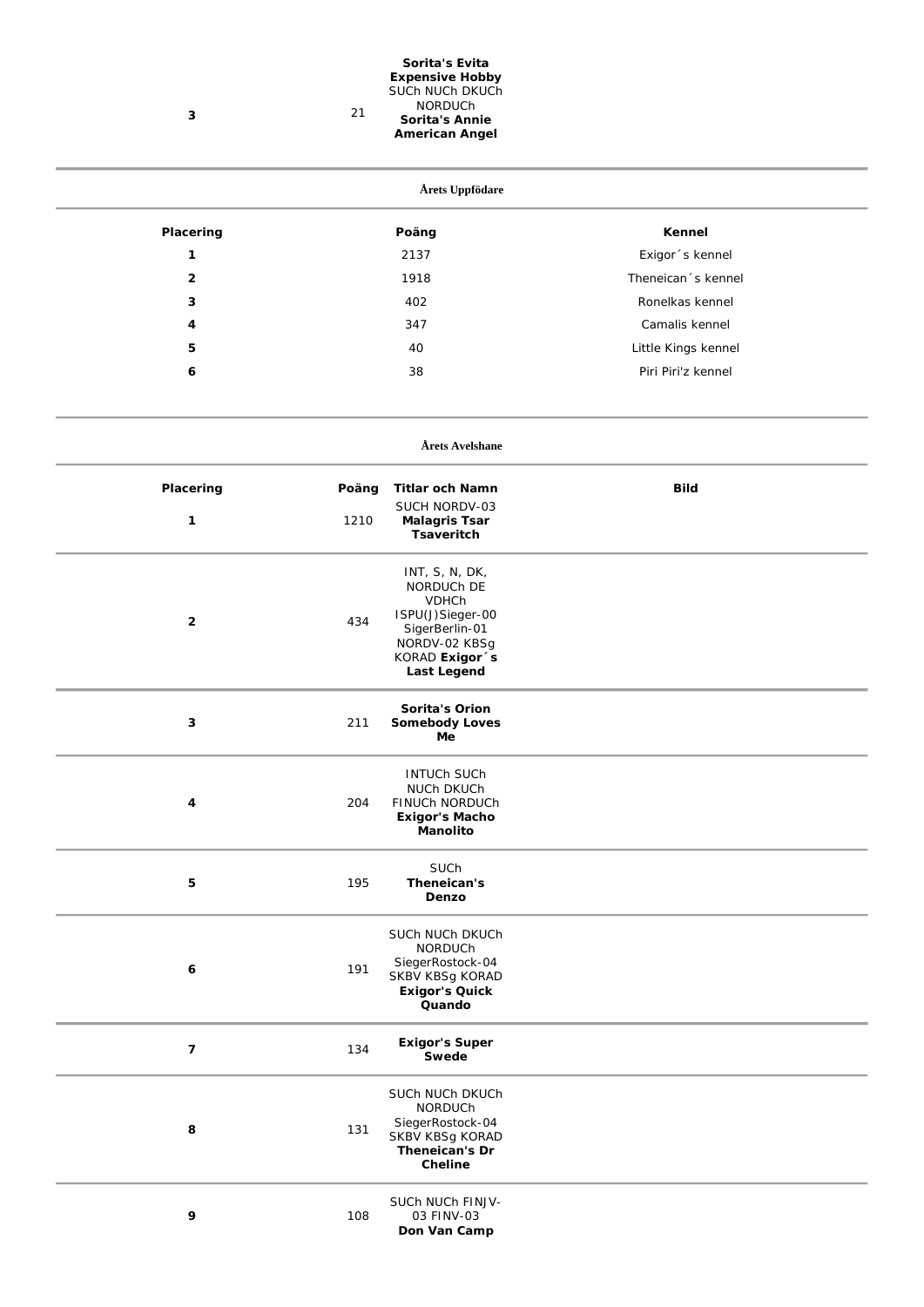**Achensee**

| $10$                      | 76           | SUCh<br>Theneican's<br>Prince Nicholaij                                                                 |  |
|---------------------------|--------------|---------------------------------------------------------------------------------------------------------|--|
| 11                        | 73           | SUCh<br><b>Exigor's Vincent</b><br>Van Gogh                                                             |  |
| 12                        | 66           | SUCh NORD(J)V-04<br>SV-04 SV-05<br>Multatuli Agent<br>007                                               |  |
| $13$                      | 62           | SUCh NUCh<br><b>Camalis Diezel</b><br>Design For You                                                    |  |
| $13$                      | 62           | SUCh NUCh<br><b>Exigor's Nalle</b><br>Newton                                                            |  |
| 15                        | 58           | <b>INTUCH SUCH</b><br>NUCh FINUCh<br>NORDUCh SV-02<br><b>NV-04</b><br>Theneican's Ze<br>Sioux A 'quebec |  |
| 16                        | 49           | <b>Exigor's Proud</b><br>Prince                                                                         |  |
| 17                        | 42           | SUCh<br>Exigor's<br>Apalachee In Red                                                                    |  |
| ${\bf 18}$                | 40           | Sorita's Proof Of<br>Life                                                                               |  |
| 19                        | 36           | SUCh<br>Theneican's<br>Adventure                                                                        |  |
|                           |              | Årets Avelstik                                                                                          |  |
| Placering<br>$\mathbf{1}$ | Poäng<br>757 | Namn och Titel<br>SUCh<br>Theneican's<br>Queen On My<br>Pillow                                          |  |
| $\mathbf{2}$              | 601          | <b>INTUCH SUCH</b><br>NUCh DKCUh<br>FINUCh NORDUCh<br>NORDV-00<br>Exigor's Joyful-<br>Juanita           |  |
| 3                         | 557          | Theneican's<br>Eglantine                                                                                |  |
| 4                         | 402          | SUCh<br><b>Exigor's Teriffic</b><br>Tilda                                                               |  |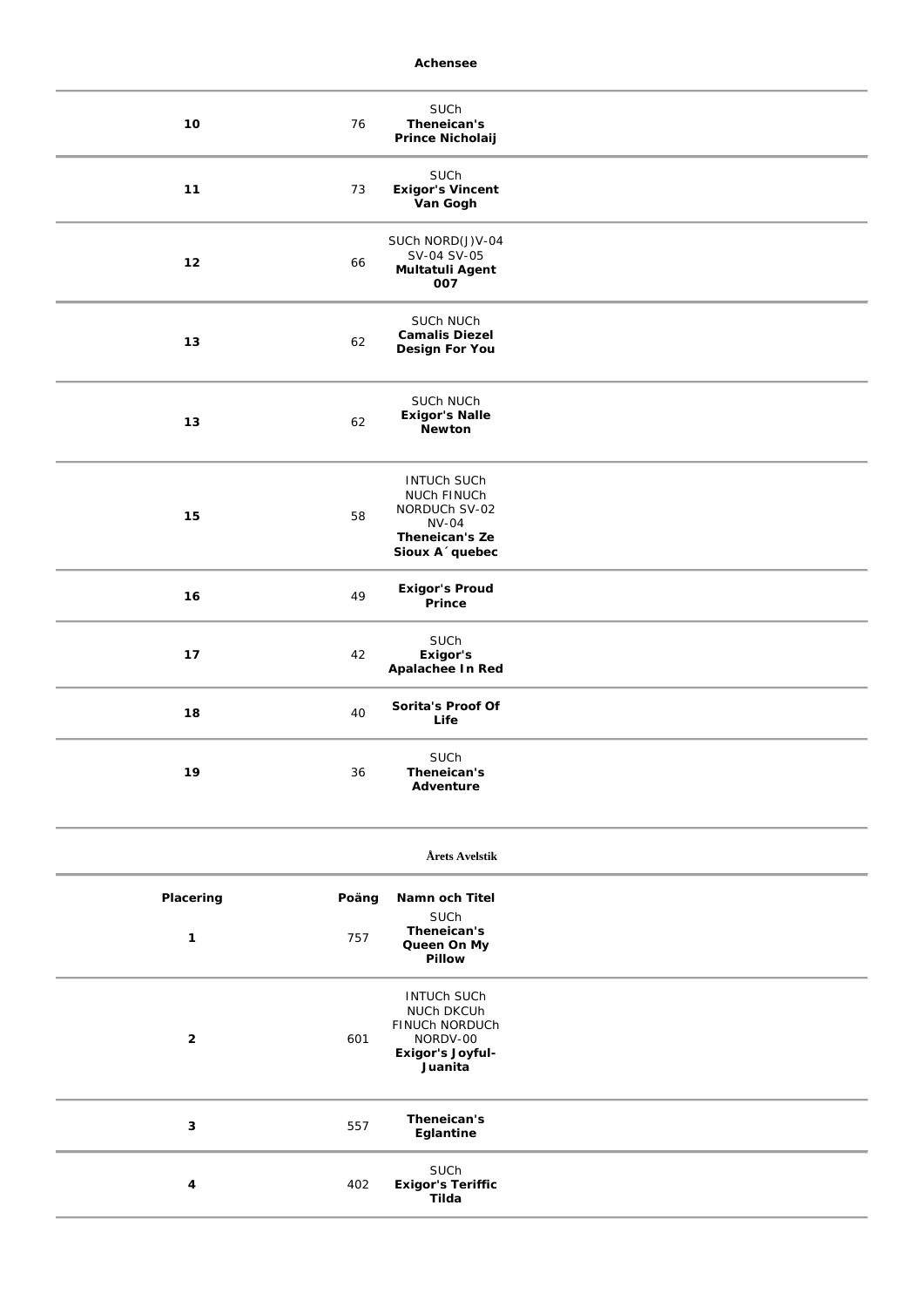| ${\bf 5}$        | 380 | KORAD<br>Exigor's<br>Outstanding<br>O'Nessa                                                                                      |
|------------------|-----|----------------------------------------------------------------------------------------------------------------------------------|
| 6                | 281 | SUCh NUCh<br><b>Camalis Always</b><br>In My Heart                                                                                |
| $\boldsymbol{7}$ | 278 | SUCh<br><b>Vedhauge Cecilie</b>                                                                                                  |
| 8                | 243 | <b>INTUCH SUCH</b><br>NUCh DECh VDHCh<br>SlegerBerlin-04<br>SKBV KBSg<br><b>Exigor's Red</b><br>Regina                           |
| 9                | 204 | <b>Exigor's Xotic</b><br>Xilla                                                                                                   |
| $10$             | 195 | Ängvaktarns<br>Infra                                                                                                             |
| $11$             | 135 | SUCh<br>Theneican's<br><b>Yellow Crown</b>                                                                                       |
| $12$             | 131 | Theneican's<br>Vanda At Spring<br>Lake                                                                                           |
| 13               | 121 | SUCh DKUCh<br>JugendsiegerBerlin-<br>02<br>Exigor's Pomperi<br>Possa                                                             |
| 14               | 116 | <b>INTUCH SUCH</b><br><b>DKUCH NUCH</b><br>FINUCh NORDUCh<br>DECh VDHCh<br><b>Exigor's Lori</b><br>Lane                          |
| 15               | 108 | SUCh<br>Theneican's<br>Temperance                                                                                                |
| 16               | 76  | SUCh<br>Dakota Ze Zlotej<br>Armady                                                                                               |
| $17$             | 66  | SUCh<br><b>Camalis Dorothea</b><br><b>Comes True</b>                                                                             |
| 18               | 50  | INT, S, N, DK, FIN,<br>NORDUCh NORDV-<br>02 KORAD<br>Exigor's Kahlua<br><b>Kiss</b>                                              |
| 19               | 49  | INT, S, N, DK,<br>NORDUCh DECh<br><b>VDHCh</b><br>SiegerBerlin-98<br><b>KBSg SKBV</b><br><b>Exigor's Her-</b><br><b>Highness</b> |